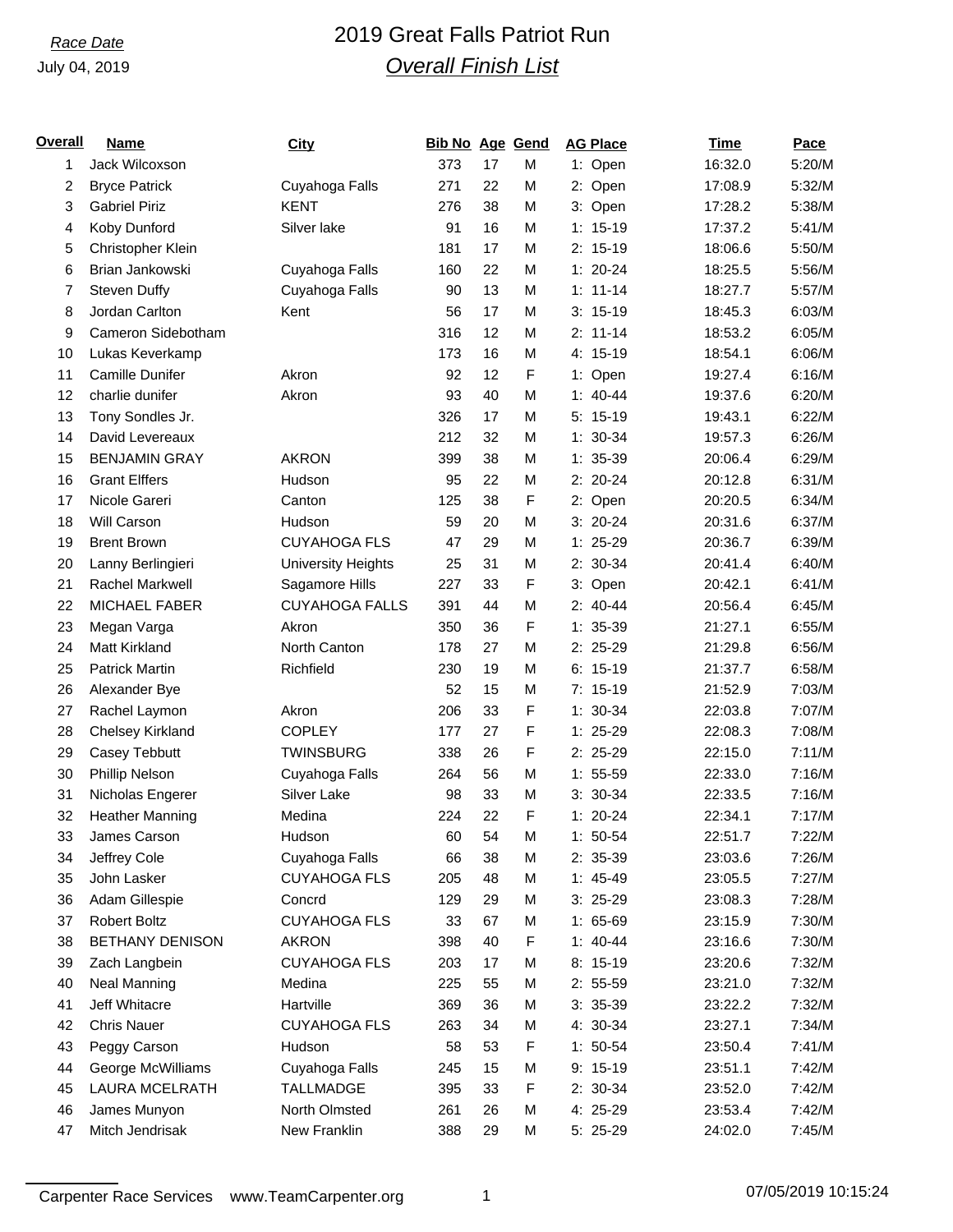# *Race Date* 2019 Great Falls Patriot Run *Overall Finish List*

| Overall | <b>Name</b>           | <b>City</b>           | <b>Bib No Age Gend</b> |    |   | <b>AG Place</b> | <u>Time</u> | <b>Pace</b> |
|---------|-----------------------|-----------------------|------------------------|----|---|-----------------|-------------|-------------|
| 48      | <b>DAVID RYAN</b>     | Cuyahoga Falls        | 297                    | 39 | M | 4: 35-39        | 24:13.7     | 7:49/M      |
| 49      | <b>Chrissy Mellon</b> | <b>CANAL FULTON</b>   | 248                    | 31 | F | $3: 30-34$      | 24:13.8     | 7:49/M      |
| 50      | John McKenzie         | Wadsworth             | 239                    | 26 | М | $6:25-29$       | 24:25.8     | 7:53/M      |
| 51      | <b>Jill Sheeler</b>   | Mogadore              | 313                    | 39 | F | 2: 35-39        | 24:51.1     | 8:01/M      |
| 52      | Steven Youngkin       | <b>CUYAHOGA FLS</b>   | 385                    | 49 | M | 2: 45-49        | 24:52.5     | 8:01/M      |
| 53      | Dave Scourfield       | Cuyahoga Falls        | 307                    | 55 | М | $3: 55-59$      | 25:05.0     | 8:05/M      |
| 54      | <b>Charley Gates</b>  | Lyndhurst             | 127                    | 25 | М | 7: 25-29        | 25:09.3     | 8:07/M      |
| 55      | Helen McWilliams      | Cuyahoga Falls        | 244                    | 48 | F | $1: 45-49$      | 25:16.6     | 8:09/M      |
| 56      | ANA CRANGLE           | Tallmadge             | 72                     | 14 | F | $1: 11 - 14$    | 25:20.1     | 8:10/M      |
| 57      | Carlo Buzzetta        | Munroe Falls          | 50                     | 35 | М | 5: 35-39        | 25:33.9     | 8:15/M      |
| 58      | John Hermesmann       | <b>Beaufort</b>       | 148                    | 25 | М | 8: 25-29        | 25:41.1     | 8:17/M      |
| 59      | Ben Beasley           | Kansas City           | 19                     | 28 | M | 9: 25-29        | 25:41.1     | 8:17/M      |
| 60      | <b>Parker West</b>    | New Franklin          | 365                    | 10 | M | $1: 0-10$       | 25:47.4     | 8:19/M      |
| 61      | Cheryl Busson         | Doylestown            | 48                     | 35 | F | $3: 35-39$      | 25:49.2     | 8:20/M      |
| 62      | Helen Rodriguez       | Kent                  | 290                    | 34 | F | 4: 30-34        | 25:51.7     | 8:20/M      |
| 63      | <b>ANGIE PETELIN</b>  | <b>CUYAHOGA FALLS</b> | 390                    | 48 | F | $2: 45-49$      | 25:53.9     | 8:21/M      |
| 64      | Anthony Crozier       | Lakewood              | 75                     | 24 | M | 4: 20-24        | 26:07.8     | 8:25/M      |
| 65      | Jill Branham          | Akron                 | 44                     | 48 | F | $3: 45-49$      | 26:08.0     | 8:26/M      |
| 66      | Andrew Knight         |                       | 185                    | 10 | М | $2: 0-10$       | 26:18.2     | 8:29/M      |
| 67      | Pete Couch            |                       | 71                     | 38 | M | $6: 35-39$      | 26:18.9     | 8:29/M      |
| 68      | Allison Gareri        | <b>UNIONTOWN</b>      | 126                    | 35 | F | 4: 35-39        | 26:23.9     | 8:31/M      |
| 69      | Sean Langbein         | <b>CUYAHOGA FLS</b>   | 202                    | 16 | М | 10: 15-19       | 26:28.9     | 8:32/M      |
| 70      | Robert Metzger        | Cuyahoga Falls        | 249                    | 60 | М | $1: 60-64$      | 26:31.5     | 8:33/M      |
| 71      | Kate Long             | <b>KENT</b>           | 214                    | 43 | F | $2: 40-44$      | 26:32.1     | 8:34/M      |
| 72      | <b>Theresa Fleet</b>  | Stow                  | 118                    | 44 | F | $3: 40-44$      | 26:33.3     | 8:34/M      |
| 73      | Marc Long             | <b>KENT</b>           | 216                    | 43 | М | $3: 40-44$      | 26:36.2     | 8:35/M      |
| 74      | Cally West            | New Franklin          | 364                    | 11 | F | $2: 11-14$      | 26:45.8     | 8:38/M      |
| 75      | <b>Brad Busson</b>    | Doylestown            | 49                     | 41 | M | $4: 40 - 44$    | 26:48.2     | 8:39/M      |
| 76      | Lisa Boring           | Akron                 | 42                     | 39 | F | 5: 35-39        | 26:51.3     | 8:40/M      |
| 77      | Angela Goodhart       | Kent                  | 133                    | 27 | F | $3: 25-29$      | 26:52.0     | 8:40/M      |
| 78      | Aaron Schuettler      | Parma Heights         | 302                    | 26 | М | 10: 25-29       | 26:52.5     | 8:40/M      |
| 79      | Clyde Dunlap III      | Cuyahoga Falls        | 94                     | 36 | M | 7: 35-39        | 26:52.6     | 8:40/M      |
| 80      | Michael Ronca         | Akron                 | 292                    | 65 | M | 2: 65-69        | 26:53.3     | 8:40/M      |
| 81      | Amy Wilson            | Mogadore              | 375                    | 45 | F | 4: 45-49        | 26:56.6     | 8:41/M      |
| 82      | Nickie Couch          | Powell                | 70                     | 38 | F | $6: 35-39$      | 27:07.5     | 8:45/M      |
| 83      | <b>Fred Marquinez</b> | Hudson                | 229                    | 58 | М | 4: 55-59        | 27:09.8     | 8:45/M      |
| 84      | Jessica Film          |                       | 115                    | 21 | F | $2: 20-24$      | 27:11.4     | 8:46/M      |
| 85      | Jennifer Knott        | <b>CUYAHOGA FLS</b>   | 186                    | 36 | F | 7: 35-39        | 27:12.5     | 8:46/M      |
| 86      | Dakota Whitacre       | Hartville             | 368                    | 14 | М | $3: 11-14$      | 27:16.8     | 8:48/M      |
| 87      | Michael Knott         | <b>CUYAHOGA FLS</b>   | 187                    | 45 | М | $3:45-49$       | 27:17.2     | 8:48/M      |
| 88      | <b>Robert Fickert</b> | Wadsworth             | 113                    | 49 | М | 4: 45-49        | 27:18.2     | 8:48/M      |
| 89      | pete fickert          | Akron                 | 114                    | 77 | М | 1: 70-99        | 27:18.4     | 8:48/M      |
| 90      | Robert Koch           | <b>STOW</b>           | 191                    | 53 | М | $2: 50-54$      | 27:19.7     | 8:49/M      |
| 91      | Daniel Scourfield     | Hudson                | 306                    | 57 | M | $5: 55-59$      | 27:19.7     | 8:49/M      |
| 92      | justine holland       | Massillon             | 153                    | 57 | F | $1: 55-59$      | 27:22.2     | 8:50/M      |
| 93      | Miranda Glancy        | Doylestown            | 132                    | 30 | F | 5: 30-34        | 27:23.0     | 8:50/M      |
| 94      | Vincent Suber         | <b>STOW</b>           | 332                    | 38 | M | 8: 35-39        | 27:33.7     | 8:53/M      |

Carpenter Race Services www.TeamCarpenter.org 2 2 07/05/2019 10:15:25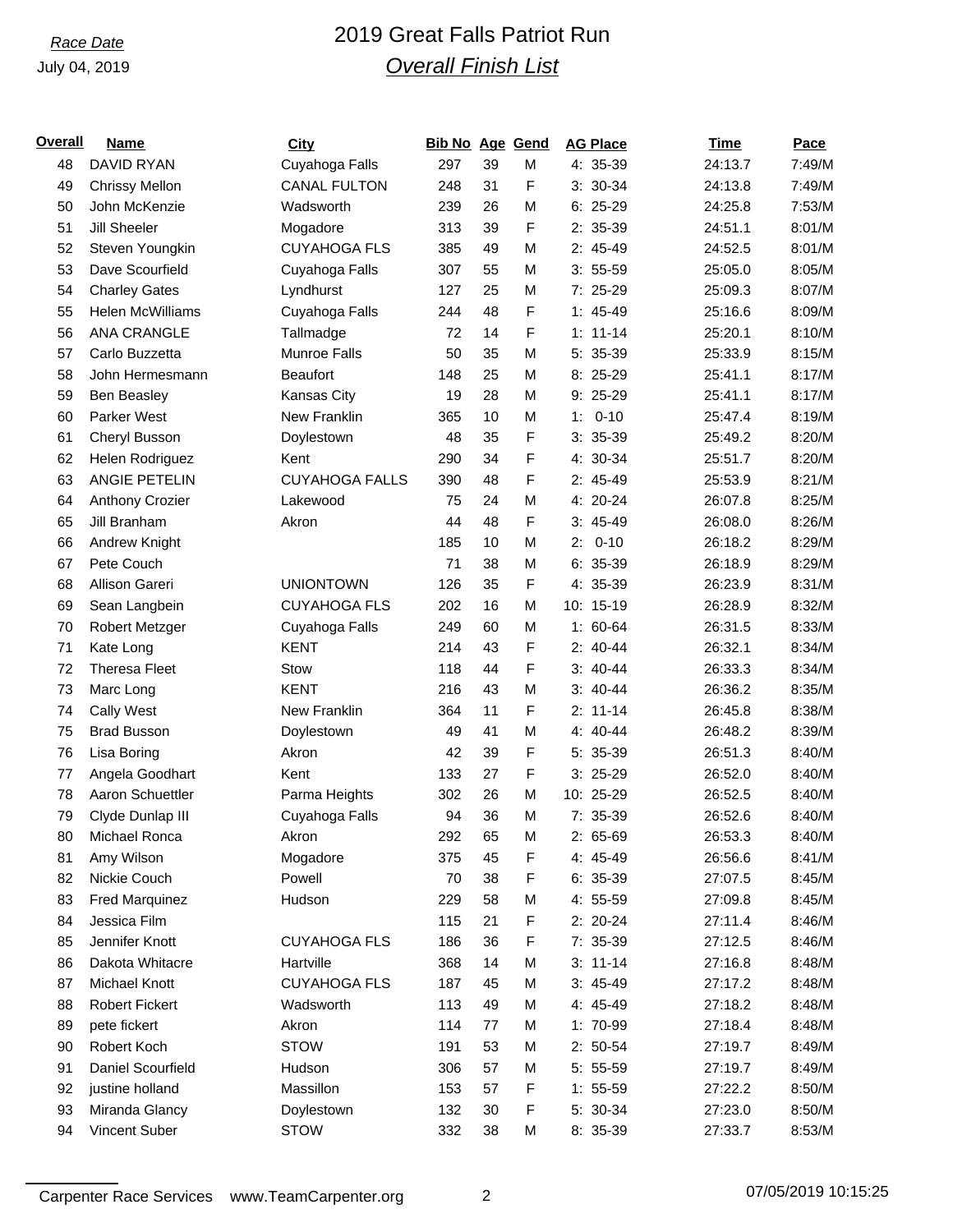# *Race Date* 2019 Great Falls Patriot Run *Overall Finish List*

| <u>Overall</u> | <b>Name</b>               | <b>City</b>           | <b>Bib No Age Gend</b> |                 |   | <b>AG Place</b> | Time    | Pace    |
|----------------|---------------------------|-----------------------|------------------------|-----------------|---|-----------------|---------|---------|
| 95             | Shaun Hoversten           | <b>MUNROE FALLS</b>   | 155                    | 38              | M | 9: 35-39        | 27:33.8 | 8:53/M  |
| 96             | Teri Kollin               | akron                 | 192                    | 46              | F | 5: 45-49        | 27:35.0 | 8:54/M  |
| 97             | <b>Christopher Holmes</b> |                       | 154                    | 30              | M | 5: 30-34        | 27:36.2 | 8:54/M  |
| 98             | Sharon Spaeth             | Stow                  | 327                    | 46              | F | $6: 45-49$      | 27:37.1 | 8:55/M  |
| 99             | Mary Roskos               | Akrkn                 | 293                    | 48              | F | 7: 45-49        | 27:42.3 | 8:56/M  |
| 100            | Douglas Klein             | Fairlawn              | 180                    | 58              | M | $6: 55-59$      | 27:53.0 | 9:00/M  |
| 101            | Marge Hayden              | <b>RAVENNA</b>        | 143                    | 67              | F | $1: 65-69$      | 28:00.8 | 9:02/M  |
| 102            | Winnie Hiu Kwan Yip       | <b>CLEVELAND</b>      | 383                    | 33              | F | 6: 30-34        | 28:01.2 | 9:02/M  |
| 103            | <b>TOM FREBORG</b>        | <b>KENT</b>           | 413                    | 44              | M | 5: 40-44        | 28:18.4 | 9:08/M  |
| 104            | Linda Black               | rootstown             | 31                     | 69              | F | $2: 65-69$      | 28:23.2 | 9:09/M  |
| 105            | <b>TJ Wunderle</b>        | Kent                  | 380                    | 38              | M | 10: 35-39       | 28:26.9 | 9:10/M  |
| 106            | Morgan McElwain           | <b>CUYAHOGA FLS</b>   | 234                    | 23              | F | $3: 20-24$      | 28:41.3 | 9:15/M  |
| 107            | Angela Smith              | Cuyahoga Falls        | 322                    | 43              | F | 4: 40-44        | 28:44.2 | 9:16/M  |
| 108            | Nancy Pettigrew           | Ravenna               | 273                    | 65              | F | $3:65-69$       | 28:45.3 | 9:16/M  |
| 109            | <b>Brittany Long</b>      | Alliance              | 215                    | 25              | F | 4: 25-29        | 28:46.0 | 9:17/M  |
| 110            | Samantha Luyster          | Tallmadge             | 221                    | 33              | F | 7: 30-34        | 28:52.8 | 9:19/M  |
| 111            | Mike Diamond              | <b>MOGADORE</b>       | 84                     | 60              | M | $2: 60-64$      | 28:56.1 | 9:20/M  |
| 112            | Anita Klein               |                       | 179                    | 56              | F | $2: 55-59$      | 29:05.1 | 9:23/M  |
| 113            | <b>SCOTT MYERS</b>        | <b>CUYAHOGA FALLS</b> | 408                    | 59              | M | $7: 55-59$      | 29:21.6 | 9:28/M  |
| 114            | Jennifer Roebuck          | Ravenna               | 291                    | 50              | F | $2: 50-54$      | 29:28.4 | 9:30/M  |
| 115            | Angelica Kessler          | Akron                 | 412                    | 42              | F | 5: 40-44        | 29:29.0 | 9:31/M  |
| 116            | Jason Kungl               | <b>AKRON</b>          | 198                    | 43              | M | $6: 40-44$      | 29:32.6 | 9:32/M  |
| 117            | <b>JOHN ELFFERS</b>       | Hudson                | 404                    | 60              | M | $3: 60-64$      | 29:36.8 | 9:33/M  |
| 118            | Nathan Schwerdtfeger      | Jacksonville          | 304                    | 15              | M | 11: 15-19       | 29:37.7 | 9:33/M  |
| 119            | Stan Hayden               | <b>RAVENNA</b>        | 145                    | 69              | M | $3:65-69$       | 29:41.1 | 9:35/M  |
| 120            | <b>Oliver Hicks</b>       |                       | 152                    | $6\phantom{1}6$ | M | $3: 0-10$       | 29:44.7 | 9:35/M  |
| 121            | <b>Patrick Hicks</b>      | <b>NORTH CANTON</b>   | 150                    | 37              | M | 11: 35-39       | 29:45.2 | 9:36/M  |
| 122            | James Gillespie           | <b>CUYAHOGA FLS</b>   | 130                    | 66              | M | 4: 65-69        | 30:02.7 | 9:41/M  |
| 123            | charles armstrong         | mogadore              | 7                      | 42              | M | $7:40-44$       | 30:03.4 | 9:42/M  |
| 124            | Nancy Karl                | Cuyahoga Falls        | 166                    | 70              | F | 1: 70-99        | 30:08.2 | 9:43/M  |
| 125            | amy rafferty              |                       | 285                    | 34              | F | 8: 30-34        | 30:09.7 | 9:44/M  |
| 126            | melanie rafferty          | ravenna               | 284                    | 67              | F | 4: 65-69        | 30:10.1 | 9:44/M  |
| 127            | <b>Heather Weitzel</b>    | Silver Lake           | 360                    | 46              | F | 8: 45-49        | 30:18.9 | 9:46/M  |
| 128            | Michael Hicks             |                       | 151                    | 64              | M | 4: 60-64        | 30:22.0 | 9:48/M  |
| 129            | Matthew Woods             | Fairlawn              | 378                    | 52              | M | $3: 50-54$      | 30:22.3 | 9:48/M  |
| 130            | <b>HEATHER MADDOX</b>     | <b>CUYAHOGA FALLS</b> | 411                    | 31              | F | 9: 30-34        | 30:38.2 | 9:53/M  |
| 131            | Jeff Ladner               | <b>STOW</b>           | 200                    | 57              | M | 8: 55-59        | 30:46.9 | 9:55/M  |
| 132            | Jackie Mohr               | Stow                  | 257                    | 45              | F | 9: 45-49        | 30:49.5 | 9:56/M  |
| 133            | Sheri Schwerdtfeger       | Jacksonville          | 305                    | 40              | F | $6: 40-44$      | 30:53.1 | 9:58/M  |
| 134            | Rose Pittello             | Canton                | 277                    | 50              | F | $3: 50-54$      | 30:54.3 | 9:58/M  |
| 135            | AMY GEISER                | Wadsworth             | 128                    | 55              | F | $3: 55-59$      | 30:56.4 | 9:59/M  |
| 136            | <b>Timothy Shuber</b>     | <b>CUYAHOGA FLS</b>   | 314                    | 59              | M | $9:55-59$       | 30:57.0 | 9:59/M  |
| 137            | David Stavarz             | Norton                | 328                    | 59              | M | 10: 55-59       | 30:57.2 | 9:59/M  |
| 138            | Erin Levereaux            | Sagamore Hills        | 211                    | 33              | F | 10: 30-34       | 31:03.9 | 10:01/M |
| 139            | Andrew Wright             | <b>CUYAHOGA FLS</b>   | 379                    | 32              | M | $6: 30-34$      | 31:04.9 | 10:01/M |
| 140            | Jubilee Winar             | <b>BRECKSVILLE</b>    | 376                    | 22              | F | 4: 20-24        | 31:13.8 | 10:04/M |
| 141            | Carmen Beasley            | STOW                  | 17                     | 56              | F | 4: 55-59        | 31:36.9 | 10:12/M |
|                |                           |                       |                        |                 |   |                 |         |         |

Carpenter Race Services www.TeamCarpenter.org 3 07/05/2019 10:15:26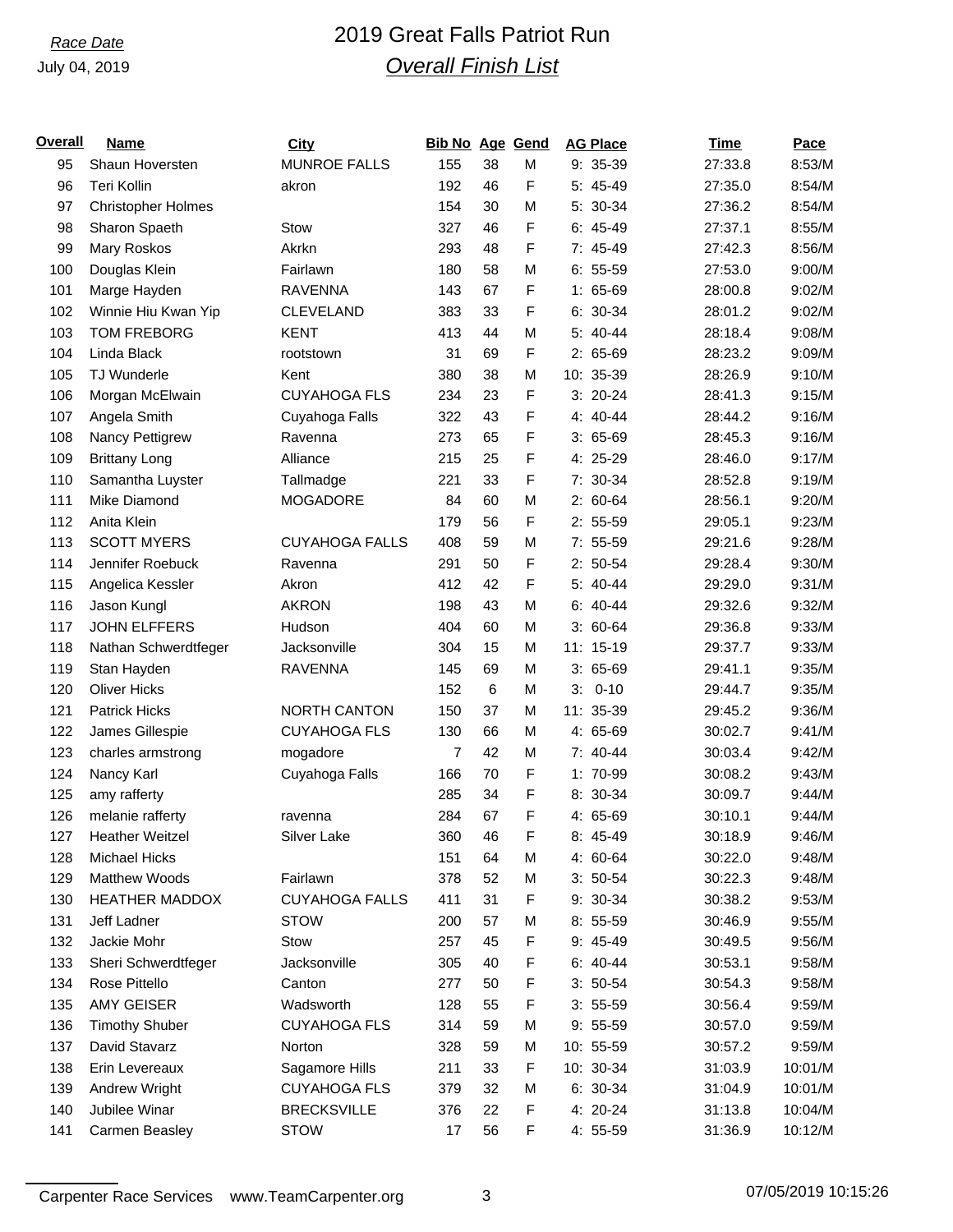# *Race Date* 2019 Great Falls Patriot Run *Overall Finish List*

| <u>Overall</u> | <b>Name</b>               | <b>City</b>           | <b>Bib No Age Gend</b> |    |   | <b>AG Place</b> | Time    | Pace    |
|----------------|---------------------------|-----------------------|------------------------|----|---|-----------------|---------|---------|
| 142            | Brandon Berlingieri       | <b>MEDINA</b>         | 27                     | 27 | M | 11: 25-29       | 31:38.4 | 10:12/M |
| 143            | <b>Christy Plesz</b>      | <b>TALLMADGE</b>      | 278                    | 28 | F | 5: 25-29        | 31:52.3 | 10:17/M |
| 144            | Ray Dietrich              | Cuyahoga Falls        | 85                     | 73 | M | 2: 70-99        | 32:11.8 | 10:23/M |
| 145            | Mary Kelley               | S WILLIAMSPRT         | 168                    | 55 | F | $5: 55-59$      | 32:14.3 | 10:24/M |
| 146            | Patty Behrend             | Cuyahoga Falls        | 21                     | 41 | F | 7: 40-44        | 32:33.0 | 10:30/M |
| 147            | George Aronhalt           | akron                 | 8                      | 70 | M | 3: 70-99        | 32:54.9 | 10:37/M |
| 148            | David Beasley             |                       | 18                     | 58 | M | 11: 55-59       | 33:01.3 | 10:39/M |
| 149            | Clarissa Ladner           |                       | 199                    | 20 | F | 5: 20-24        | 33:08.7 | 10:41/M |
| 150            | Brian Johnson             | Akron                 | 165                    | 50 | M | 4: 50-54        | 33:10.8 | 10:42/M |
| 151            | <b>JOHN ZANIN</b>         | <b>CUYAHOGA FALLS</b> | 397                    | 55 | M | 12: 55-59       | 33:12.8 | 10:43/M |
| 152            | Julie Fisher-Fay          | Cuyahoga Falls        | 117                    | 52 | F | 4: 50-54        | 33:13.3 | 10:43/M |
| 153            | <b>JESSICA WARNEKE</b>    | <b>CUYAHOGA FALLS</b> | 405                    | 29 | F | $6: 25-29$      | 33:18.3 | 10:45/M |
| 154            | Linda Ward                | <b>CUYAHOGA FLS</b>   | 355                    | 64 | F | $1: 60-64$      | 33:23.7 | 10:46/M |
| 155            | Ryan McGuire              | Akron                 | 238                    | 63 | M | 5: 60-64        | 33:27.1 | 10:47/M |
| 156            | Elizabeth McNair          | stow                  | 241                    | 26 | F | 7: 25-29        | 33:33.1 | 10:49/M |
| 157            | Alison Smith              | Cleveland             | 323                    | 67 | F | $5: 65-69$      | 33:39.6 | 10:51/M |
| 158            | Linda McElrath            | <b>TALLMADGE</b>      | 233                    | 66 | F | $6: 65-69$      | 33:42.7 | 10:52/M |
| 159            | Mason Major               | Ravenna               | 222                    | 27 | M | 12: 25-29       | 33:44.6 | 10:53/M |
| 160            | Arjun Dhoopar             | <b>COPLEY</b>         | 83                     | 35 | M | 12: 35-39       | 33:49.7 | 10:55/M |
| 161            | <b>Madison Backus</b>     | Akron                 | 12                     | 26 | F | $8:25-29$       | 33:54.3 | 10:56/M |
| 162            | Kellie Werschey           | PENINSULA             | 362                    | 44 | F | 8: 40-44        | 33:54.4 | 10:56/M |
| 163            | Emily MOgen               | cuyahoga falls        | 256                    | 43 | F | $9: 40 - 44$    | 33:59.7 | 10:58/M |
| 164            | Laura Coletta             | Cuyahoga Falls        | 67                     | 35 | F | 8: 35-39        | 34:05.6 | 11:00/M |
| 165            | Reese Donahoe             |                       | 87                     | 12 | F | $3: 11-14$      | 34:09.0 | 11:01/M |
| 166            | Melissa Fenn              |                       | 104                    | 44 | F | 10: 40-44       | 34:09.9 | 11:01/M |
| 167            | <b>MARIA NICOL</b>        | <b>CUYAHOGA FALLS</b> | 406                    | 48 | F | 10: 45-49       | 34:25.3 | 11:06/M |
| 168            | Katie Woods               | Fairlawn              | 377                    | 45 | F | 11: 45-49       | 34:28.1 | 11:07/M |
| 169            | Maryn West                | New Franklin          | 363                    | 8  | F | $0 - 10$<br>1:  | 34:41.4 | 11:11/M |
| 170            | <b>Robert Markwell</b>    | <b>SAGAMORE HLS</b>   | 228                    | 34 | M | $7: 30-34$      | 34:49.2 | 11:14/M |
| 171            | Megan Mamolen             | <b>CUYAHOGA FLS</b>   | 223                    | 35 | F | 9: 35-39        | 34:50.9 | 11:14/M |
| 172            | Philip Long               | Cuyahoga Falls        | 217                    | 61 | M | $6: 60-64$      | 34:53.8 | 11:15/M |
| 173            | Stephanie Kasmar          | <b>CUYAHOGA FLS</b>   | 167                    | 27 | F | 9: 25-29        | 34:55.7 | 11:16/M |
| 174            | Dakotah Wickham           | Canton                | 371                    | 25 | F | 10: 25-29       | 34:55.8 | 11:16/M |
| 175            | <b>JOSH Schwerdtfeger</b> | Jacksonville          | 400                    | 45 | M | 5: 45-49        | 34:56.9 | 11:16/M |
| 176            | <b>Stacey Miletti</b>     | <b>AKRON</b>          | 251                    | 48 | F | 12: 45-49       | 34:57.4 | 11:16/M |
| 177            | Robyn Gable               | Akron                 | 124                    | 49 | F | 13: 45-49       | 34:59.0 | 11:17/M |
| 178            | Kim Williams              | Mogadore              | 374                    | 52 | F | 5: 50-54        | 35:00.7 | 11:17/M |
| 179            | Greg Ward                 | <b>CUYAHOGA FLS</b>   | 356                    | 68 | M | 5: 65-69        | 35:01.9 | 11:18/M |
| 180            | Robyn Koch                | Stow                  | 190                    | 53 | F | $6: 50-54$      | 35:08.1 | 11:20/M |
| 181            | Dominique McGraw          | Tallmadge             | 236                    | 25 | F | 11: 25-29       | 35:10.8 | 11:21/M |
| 182            | Chandra Coe               | Akron                 | 65                     | 48 | F | 14: 45-49       | 35:15.7 | 11:22/M |
| 183            | Julie Aultman             | Kent                  | 10                     | 43 | F | 11: 40-44       | 35:26.1 | 11:26/M |
| 184            | <b>Chrissy Miner</b>      | <b>MUNROE FALLS</b>   | 255                    | 53 | F | 7: 50-54        | 35:29.1 | 11:27/M |
| 185            | Morgan Knott              | <b>CUYAHOGA FLS</b>   | 189                    | 11 | F | $4: 11 - 14$    | 35:36.8 | 11:29/M |
| 186            | Alyssa Ferraro            | <b>CUYAHOGA FLS</b>   | 107                    | 40 | F | 12: 40-44       | 35:54.6 | 11:35/M |
| 187            | Paul Ferraro              |                       | 108                    | 53 | M | 5: 50-54        | 35:55.1 | 11:35/M |
| 188            | Abby Borbely              | Roostown              | 38                     | 12 | F | $5: 11-14$      | 36:09.0 | 11:40/M |
|                |                           |                       |                        |    |   |                 |         |         |

Carpenter Race Services www.TeamCarpenter.org 4 07/05/2019 10:15:27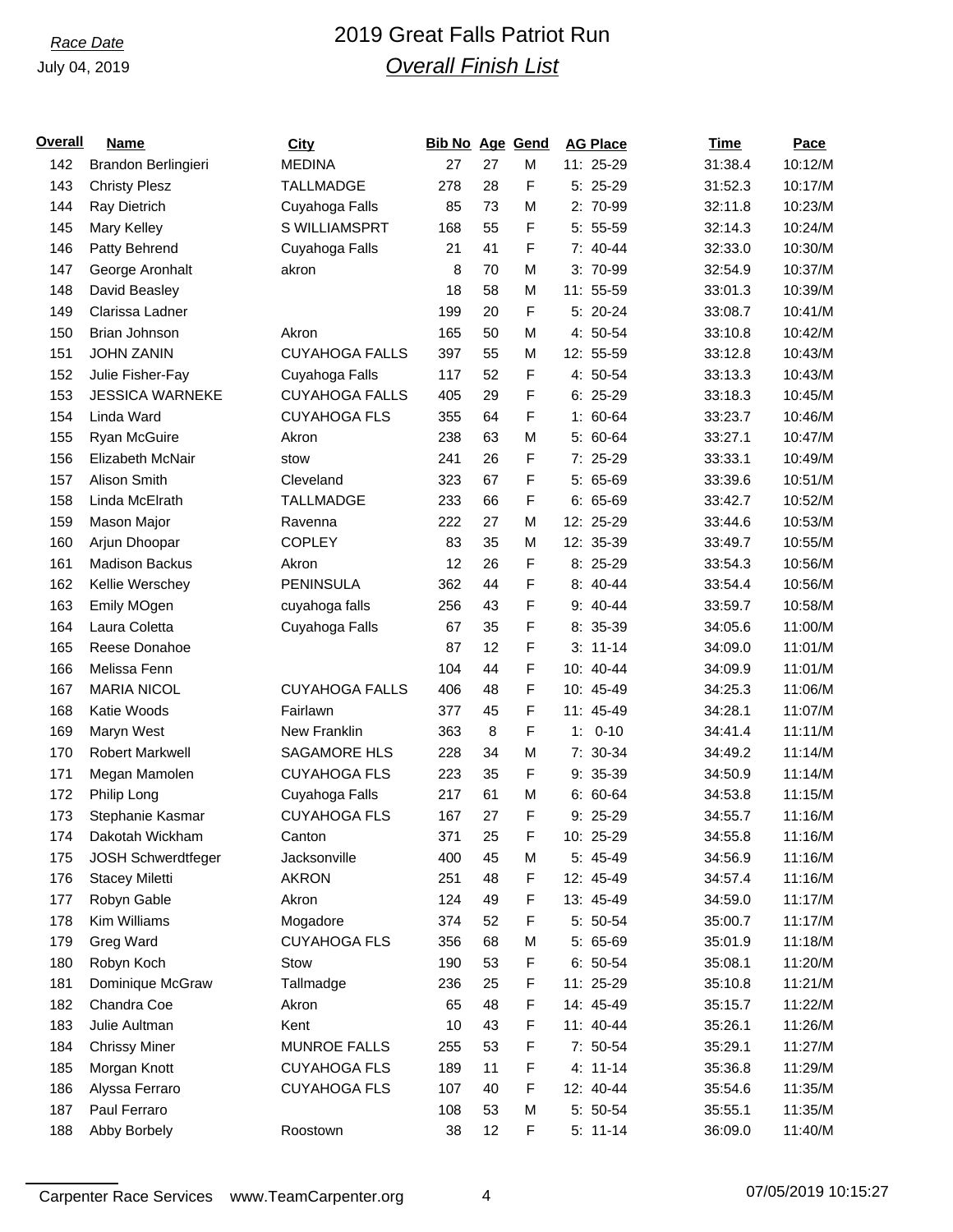# *Race Date* 2019 Great Falls Patriot Run *Overall Finish List*

| <u>Overall</u> | <b>Name</b>            | <b>City</b>           | <b>Bib No Age Gend</b> |                |   | <b>AG Place</b> | <b>Time</b> | Pace    |
|----------------|------------------------|-----------------------|------------------------|----------------|---|-----------------|-------------|---------|
| 189            | Kyle Borbely           | Roostown              | 40                     | 19             | M | 12: 15-19       | 36:09.5     | 11:40/M |
| 190            | Michael Roskos         | Akron                 | 294                    | 14             | М | 4: 11-14        | 36:09.6     | 11:40/M |
| 191            | Mike Plesz             | <b>TALLMADGE</b>      | 279                    | 32             | M | 8: 30-34        | 36:12.5     | 11:41/M |
| 192            | <b>Heather Suvak</b>   | Stow                  | 335                    | 39             | F | 10: 35-39       | 36:19.4     | 11:43/M |
| 193            | <b>Kathrine Titus</b>  | Cuyahoga Falls        | 344                    | 56             | F | $6: 55-59$      | 36:19.7     | 11:43/M |
| 194            | Marilyn Backus         | Akron                 | 13                     | 60             | F | $2: 60-64$      | 36:20.8     | 11:43/M |
| 195            | Patrice Mara           | Cuyahoga Falls        | 226                    | 54             | F | $8:50-54$       | 36:22.6     | 11:44/M |
| 196            | <b>Robert Like</b>     | Akron                 | 213                    | 51             | M | $6: 50-54$      | 36:31.4     | 11:47/M |
| 197            | <b>SUE ZANIN</b>       | <b>CUYAHOGA FALLS</b> | 396                    | 58             | F | $7: 55-59$      | 36:35.8     | 11:48/M |
| 198            | Bridget Jankowski      | Cuyahoga Falls        | 161                    | 55             | F | $8:55-59$       | 36:38.4     | 11:49/M |
| 199            | David Kulik            | Tallmadge             | 197                    | 66             | M | $6: 65-69$      | 36:42.7     | 11:50/M |
| 200            | Jamil Khouri           | Lakewood              | 174                    | 31             | M | 9: 30-34        | 37:06.4     | 11:58/M |
| 201            | <b>Hillary Smith</b>   | <b>CUYAHOGA FLS</b>   | 324                    | 28             | M | 13: 25-29       | 37:07.2     | 11:58/M |
| 202            | Ashley Youngkin        | <b>CUYAHOGA FLS</b>   | 384                    | 27             | F | 12: 25-29       | 37:33.7     | 12:07/M |
| 203            | Joe Graham             |                       | 135                    | 27             | M | 14: 25-29       | 37:33.7     | 12:07/M |
| 204            | Donald Zinn            |                       | 386                    | 74             | M | 4: 70-99        | 38:00.0     | 12:15/M |
| 205            | Paige Allen            | Akron                 | 3                      | 29             | F | 13: 25-29       | 38:08.5     | 12:18/M |
| 206            | Ezra Lees              |                       | 208                    | 6              | M | $4: 0-10$       | 38:10.5     | 12:19/M |
| 207            | <b>Jared Lees</b>      | <b>TALLMADGE</b>      | 207                    | 36             | M | 13: 35-39       | 38:11.1     | 12:19/M |
| 208            | <b>Ruth McGraw</b>     | Tallmadge             | 237                    | 53             | F | 9: 50-54        | 38:14.2     | 12:20/M |
| 209            | Chelsea Selvaggio      | Cuyahoga Falls        | 308                    | 48             | F | 15: 45-49       | 38:16.5     | 12:21/M |
| 210            | Bobby Selvaggio        | <b>CUYAHOGA FLS</b>   | 309                    | 50             | M | 7: 50-54        | 38:16.8     | 12:21/M |
| 211            | Wendy O'Leary          | Copley                | 266                    | 64             | F | $3: 60-64$      | 38:19.9     | 12:22/M |
| 212            | Mary Fox               | Cuyahoga Falls        | 122                    | 67             | F | 7: 65-69        | 38:26.6     | 12:24/M |
| 213            | Martha Capotosta       |                       | 54                     | 68             | F | 8: 65-69        | 38:30.7     | 12:25/M |
| 214            | Ray Capotosta          | Akron                 | 55                     | 68             | M | 7: 65-69        | 38:31.0     | 12:25/M |
| 215            | Suegene Wagner         | Akron                 | 353                    | 59             | F | $9:55-59$       | 38:45.4     | 12:30/M |
| 216            | Devin Pietrowski       |                       | 275                    | 9              | M | $5: 0-10$       | 38:51.5     | 12:32/M |
| 217            | Lisa Miller            | Fairlawn              | 252                    | 58             | F | 10: 55-59       | 38:58.5     | 12:34/M |
| 218            | Laura Thomas           | cuyahoga falls        | 343                    | 32             | F | 11: 30-34       | 39:14.4     | 12:39/M |
| 219            | Julia Varnado          | <b>SAINT MARYS</b>    | 351                    | 20             | F | $6: 20-24$      | 39:17.2     | 12:40/M |
| 220            | Gabriella Crozier      | Richfield             | 73                     | 18             | F | $1: 15-19$      | 39:18.4     | 12:41/M |
| 221            | Markus Vogl            | Kent                  | 352                    | 47             | М | 6: 45-49        | 39:20.1     | 12:41/M |
| 222            | Katy Crozier           | RICHFIELD             | 74                     | 23             | F | 7: 20-24        | 39:23.5     | 12:42/M |
| 223            | Michelle McLaughlin    | <b>CUYAHOGA FLS</b>   | 240                    | 43             | F | 13: 40-44       | 39:31.4     | 12:45/M |
| 224            | Kara Pietrowski        | <b>CUYAHOGA FLS</b>   | 274                    | 46             | F | 16: 45-49       | 39:42.1     | 12:48/M |
| 225            | Elizabeth Sucharzewski | Kent                  | 334                    | 49             | F | 17: 45-49       | 39:54.0     | 12:52/M |
| 226            | Mary Jo Shaw           | Cuyahoga Falls        | 312                    | 61             | F | 4: 60-64        | 39:56.1     | 12:53/M |
| 227            | Liubov Fayad           | Medina                | 101                    | 35             | F | 11: 35-39       | 40:03.8     | 12:55/M |
| 228            | David Tomei            | Akron                 | 346                    | 66             | M | 8: 65-69        | 40:13.6     | 12:58/M |
| 229            | Kayla Fenn             |                       | 103                    | $\overline{7}$ | F | $2: 0-10$       | 40:24.1     | 13:02/M |
| 230            | Theresa Boware         | <b>CUYAHOGA FLS</b>   | 43                     | 50             | F | 10: 50-54       | 40:42.7     | 13:08/M |
| 231            | Angela Slicker         | MARSHALLVILLE         | 321                    | 39             | F | 12: 35-39       | 40:46.2     | 13:09/M |
| 232            | Crystal Olszewski      | Akron                 | 267                    | 42             | F | 14: 40-44       | 40:51.2     | 13:11/M |
| 233            | Matthew Berlingieri    | <b>STOW</b>           | 26                     | 33             | M | 10: 30-34       | 41:10.3     | 13:17/M |
| 234            | <b>Isabel Fenn</b>     |                       | 105                    | 11             | F | $6: 11-14$      | 41:17.8     | 13:19/M |
| 235            | Kirk Fenn              |                       | 106                    | 48             | M | 7: 45-49        | 41:19.8     | 13:20/M |
|                |                        |                       |                        |                |   |                 |             |         |

Carpenter Race Services www.TeamCarpenter.org 5 07/05/2019 10:15:28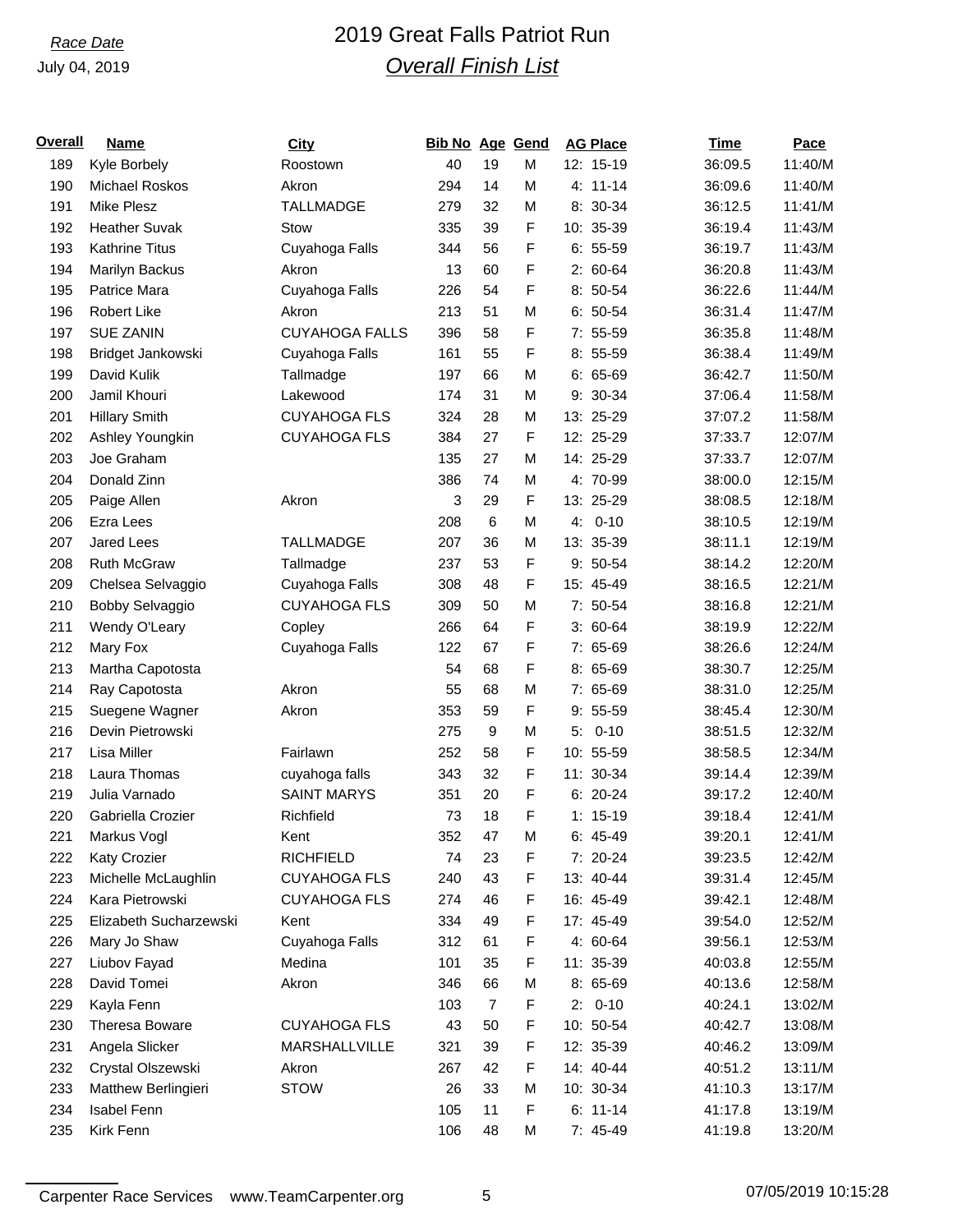# *Race Date* 2019 Great Falls Patriot Run *Overall Finish List*

| <u>Overall</u> | <b>Name</b>            | <b>City</b>         | <b>Bib No Age Gend</b> |    |   | <b>AG Place</b> | <b>Time</b> | Pace    |
|----------------|------------------------|---------------------|------------------------|----|---|-----------------|-------------|---------|
| 236            | Amanda Feaster         | Kent                | 102                    | 35 | F | 13: 35-39       | 41:38.5     | 13:26/M |
| 237            | <b>CASSIE BALDWIN</b>  |                     | 402                    | 44 | F | 15: 40-44       | 41:43.3     | 13:27/M |
| 238            | Nikki Stiteler         | Medina              | 330                    | 48 | F | 18: 45-49       | 41:58.7     | 13:32/M |
| 239            | Judy Booth             | Cuyahoga Falls      | 36                     | 53 | F | 11: 50-54       | 42:00.9     | 13:33/M |
| 240            | David Panuska          |                     | 270                    | 45 | M | 8: 45-49        | 42:01.4     | 13:33/M |
| 241            | Paige Donahoe          | Medina              | 88                     | 48 | F | 19: 45-49       | 42:34.0     | 13:44/M |
| 242            | Mike Donahoe           | Medina              | 89                     | 55 | M | 13: 55-59       | 42:34.6     | 13:44/M |
| 243            | Kaitlyn Larkin         | <b>STOW</b>         | 204                    | 33 | F | 12: 30-34       | 42:43.9     | 13:47/M |
| 244            | Millie Uhl             | <b>AKRON</b>        | 348                    | 60 | F | 5: 60-64        | 42:47.6     | 13:48/M |
| 245            | Kathy Ward             | Cuyahoga Falls      | 357                    | 61 | F | $6: 60-64$      | 42:52.1     | 13:50/M |
| 246            | Lisa Jarvis            | Canton              | 162                    | 55 | F | 11: 55-59       | 42:52.8     | 13:50/M |
| 247            | <b>Billie Rossman</b>  | <b>Stow</b>         | 295                    | 34 | F | 13: 30-34       | 43:29.6     | 14:02/M |
| 248            | Ashley Koshiol         | Ravenna             | 194                    | 33 | F | 14: 30-34       | 43:41.9     | 14:05/M |
| 249            | Megan Westfall         | Streetsboro         | 367                    | 28 | F | 14: 25-29       | 43:42.7     | 14:06/M |
| 250            | Cierra Terry           | Stow                | 340                    | 25 | F | 15: 25-29       | 43:42.7     | 14:06/M |
| 251            | <b>Brandis Long</b>    | Akron               | 218                    | 40 | F | 16: 40-44       | 44:16.0     | 14:17/M |
| 252            | <b>Marty Balazs</b>    | Tallmadge           | 15                     | 58 | M | 14: 55-59       | 44:21.2     | 14:18/M |
| 253            | Paula Balazs           | Tallmadge           | 14                     | 64 | F | 7: 60-64        | 44:21.2     | 14:18/M |
| 254            | Jeanine Bye            | Northfield Center   | 51                     | 45 | F | 20: 45-49       | 44:45.6     | 14:26/M |
| 255            | KIMBERLY Schwerdtfeger | Jacksonville        | 401                    | 34 | F | 15: 30-34       | 45:10.9     | 14:34/M |
| 256            | <b>Larry Stuart</b>    | <b>CUYAHOGA FLS</b> | 331                    | 53 | M | 8: 50-54        | 45:24.6     | 14:39/M |
| 257            | Margarita Benitez      | miami               | 22                     | 43 | F | 17: 40-44       | 45:43.8     | 14:45/M |
| 258            | Linda Chrislip         | <b>CUYAHOGA FLS</b> | 62                     | 71 | F | 2: 70-99        | 45:44.4     | 14:45/M |
| 259            | Jean Stavarz           |                     | 329                    | 54 | F | 12: 50-54       | 46:15.0     | 14:55/M |
| 260            | Cheryl Shuber          | <b>CUYAHOGA FLS</b> | 315                    | 58 | F | 12: 55-59       | 46:15.1     | 14:55/M |
| 261            | Judith White           | Fairlawn            | 370                    | 76 | F | 3: 70-99        | 46:35.7     | 15:02/M |
| 262            | Emma Borbely           | Roostown            | 41                     | 15 | F | $2: 15-19$      | 47:21.2     | 15:16/M |
| 263            | Jeanne Borbely         | Rootstown           | 37                     | 38 | F | 14: 35-39       | 47:21.2     | 15:16/M |
| 264            | Diane Zinn             | Cuyahoga Falls      | 387                    | 72 | F | 4: 70-99        | 47:56.8     | 15:28/M |
| 265            | Laura McWilliams       |                     | 243                    | 18 | F | $3: 15-19$      | 49:02.9     | 15:49/M |
| 266            | Lawrence McWilliams    |                     | 246                    | 48 | M | 9: 45-49        | 49:03.0     | 15:49/M |
| 267            | Jack Knight            |                     | 184                    | 6  | M | $6: 0-10$       | 49:10.8     | 15:52/M |
| 268            | Darci Knight           | Massillon           | 183                    | 46 | F | 21: 45-49       | 49:11.9     | 15:52/M |
| 269            | Cindy Ables            | Ravenna             | 1                      | 54 | F | 13: 50-54       | 49:38.5     | 16:01/M |
| 270            | <b>Brooke Mourton</b>  | Akron               | 260                    | 33 | F | 16: 30-34       | 50:00.3     | 16:08/M |
| 271            | <b>Emily Gross</b>     | Akron               | 137                    | 27 | F | 16: 25-29       | 50:00.3     | 16:08/M |
| 272            | Deb Berkey             | <b>MUNROE FALLS</b> | 23                     | 60 | F | 8: 60-64        | 51:02.2     | 16:28/M |
| 273            | Doug Berkey            | <b>MUNROE FALLS</b> | 24                     | 60 | M | 7: 60-64        | 51:02.6     | 16:28/M |
| 274            | Sarah Sandoval         | grafton             | 298                    | 36 | F | 15: 35-39       | 51:28.0     | 16:36/M |
| 275            | <b>Edward Ash</b>      | Cuyahoga Falls      | 9                      | 72 | M | 5: 70-99        | 51:28.5     | 16:36/M |
| 276            | Kalli Alvis            | <b>CUYAHOGA FLS</b> | 5                      | 45 | F | 22: 45-49       | 51:33.7     | 16:38/M |
| 277            | Alisa Testa-Finelli    | Cuyahoga Falls      | 342                    | 36 | F | 16: 35-39       | 51:58.5     | 16:46/M |
| 278            | Diana Kingsbury        | Canton              | 176                    | 34 | F | 17: 30-34       | 51:58.5     | 16:46/M |
| 279            | Sean Knott             | <b>CUYAHOGA FLS</b> | 188                    | 15 | M | 13: 15-19       | 52:37.8     | 16:58/M |
| 280            | Zoey Anderson          | Cuyahoga Falls      | 6                      | 19 | F | 4: 15-19        | 53:55.5     | 17:24/M |
| 281            | Rylee Bettio           | Hudson              | 30                     | 20 | F | 8: 20-24        | 53:55.7     | 17:24/M |
| 282            | Shawna Austin          | Cuyahoga Falls      | 11                     | 44 | F | 18: 40-44       | 54:14.3     | 17:30/M |
|                |                        |                     |                        |    |   |                 |             |         |

Carpenter Race Services www.TeamCarpenter.org 6 07/05/2019 10:15:29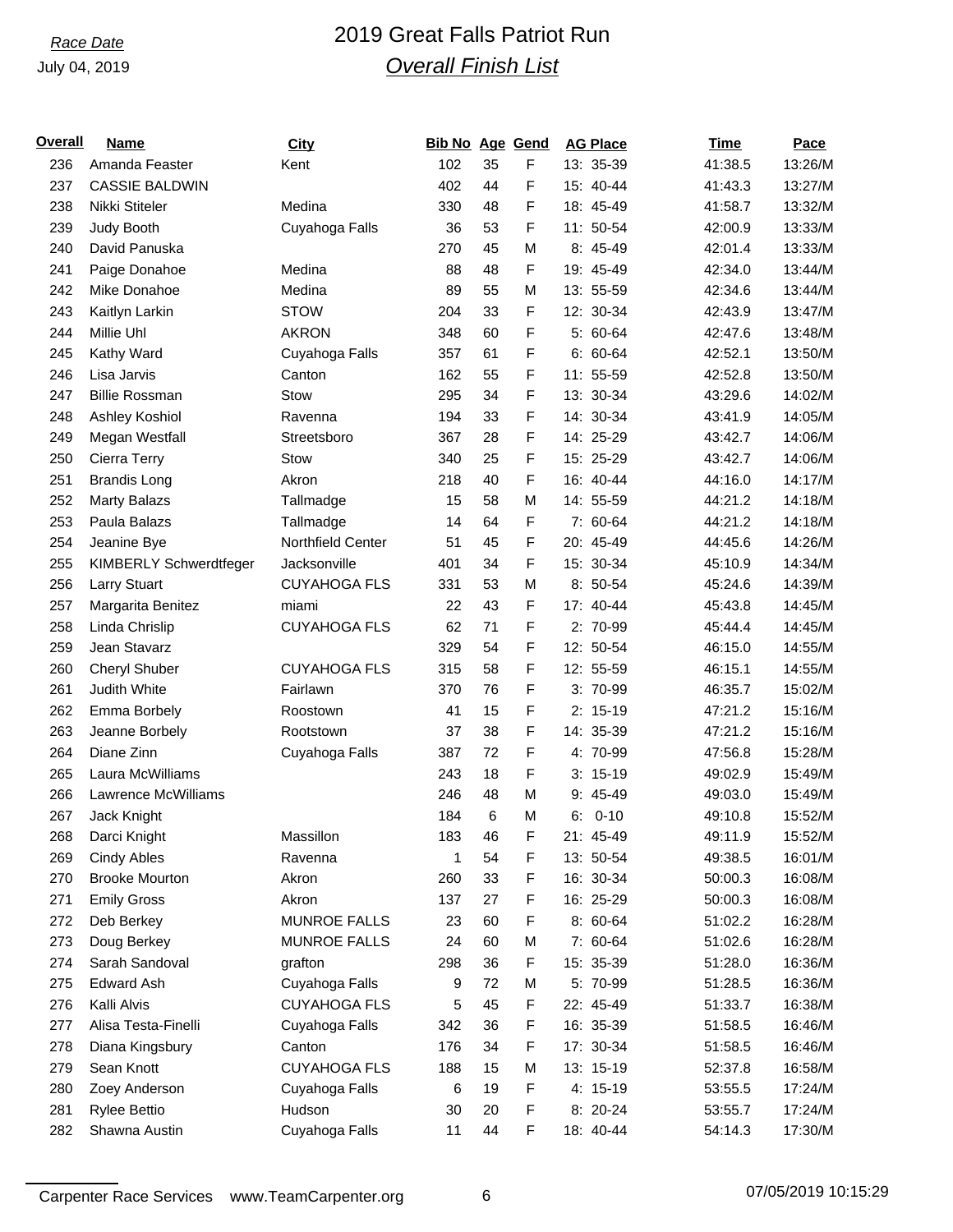# *Race Date* 2019 Great Falls Patriot Run *Overall Finish List*

| <u>Overall</u> | <b>Name</b>              | <b>City</b>         | <b>Bib No Age Gend</b> |          |   | <b>AG Place</b> | Time      | Pace    |
|----------------|--------------------------|---------------------|------------------------|----------|---|-----------------|-----------|---------|
| 283            | Justin Oldaker           | Cuyahoga falls      | 265                    | 33       | M | 11: 30-34       | 54:16.0   | 17:30/M |
| 284            | Gloria Harvey            | Cuyahoga Falls      | 141                    | 33       | F | 18: 30-34       | 54:18.0   | 17:31/M |
| 285            | Anthony Cucuzza          |                     | 81                     | 9        | M | $7: 0-10$       | 54:26.0   | 17:34/M |
| 286            | <b>Mark Kelley</b>       | Williamsport        | 169                    | 51       | M | $9:50-54$       | 54:26.2   | 17:34/M |
| 287            | Jaclyn Beasley           | Kansas City         | 16                     | 26       | F | 17: 25-29       | 54:28.0   | 17:34/M |
| 288            | <b>Grace Christensen</b> | <b>CHICAGO</b>      | 63                     | 29       | F | 18: 25-29       | 54:28.0   | 17:34/M |
| 289            | Estee Hermesmann         | <b>Beaufort</b>     | 147                    | 25       | F | 19: 25-29       | 54:28.5   | 17:34/M |
| 290            | lan Christensen          |                     | 64                     | 30       | M | 12: 30-34       | 54:28.7   | 17:34/M |
| 291            | Mackenzie Emilio         | <b>SHAKER HTS</b>   | 96                     | 20       | F | $9: 20-24$      | 55:26.9   | 17:53/M |
| 292            | Olivia Blondheim         | <b>MUNROE FALLS</b> | 32                     | 28       | F | 20: 25-29       | 55:28.6   | 17:54/M |
| 293            | Tom Myers                | Cuyahoga Falls      | 262                    | 75       | M | 6: 70-99        | 55:38.2   | 17:57/M |
| 294            | Tara Costanzo            |                     | 69                     | 53       | F | 14: 50-54       | 56:27.7   | 18:13/M |
| 295            | Samantha Emilio          | SHAKER HTS          | 97                     | 52       | F | 15: 50-54       | 56:46.9   | 18:19/M |
| 296            | Jim Simmons              | Cuyahoga Falls      | 318                    | 69       | M | $9:65-69$       | 57:08.0   | 18:26/M |
| 297            | Samantha Gittins         | Akron               | 131                    | 22       | F | 10: 20-24       | 57:50.1   | 18:39/M |
| 298            | Kara Boone               | Akron               | 35                     | 27       | F | 21: 25-29       | 57:50.1   | 18:39/M |
| 299            | Sarah Gregory            | Grafton             | 136                    | 65       | F | $9:65-69$       | 58:19.3   | 18:49/M |
| 300            | Julianna Lambert         | Carrollton          | 201                    | 18       | F | $5: 15-19$      | 58:30.3   | 18:52/M |
| 301            | Alexander Skinner        |                     | 320                    | 18       | M | 14: 15-19       | 58:30.8   | 18:52/M |
| 302            | Nancy Richiutti          | <b>Barberton</b>    | 287                    | 50       | F | 16: 50-54       | 58:40.7   | 18:55/M |
| 303            | <b>Tony Richiutti</b>    | <b>Barberton</b>    | 288                    | 50       | M | 10: 50-54       | 58:42.4   | 18:56/M |
| 304            | <b>Estelle Simmons</b>   | <b>Barberton</b>    | 317                    | 76       | F | 5: 70-99        | 58:42.7   | 18:56/M |
| 305            | Jack Pylican             | Tallmadge           | 283                    | 67       | M | 10: 65-69       | 58:45.2   | 18:57/M |
| 306            | Linda Pylican            | Parker              | 282                    | 63       | F | $9:60-64$       | 58:45.4   | 18:57/M |
| 307            | Jeanette Ladner          | <b>STOW</b>         | 389                    | 51       | F | 17: 50-54       | 58:49.9   | 18:58/M |
| 308            | Melissa Payovich         | <b>CUYAHOGA FLS</b> | 272                    | 56       | F | 13: 55-59       | 58:51.5   | 18:59/M |
| 309            | <b>Beth McNicholas</b>   | Cuyahoga Falls      | 242                    | 65       | F | 10: 65-69       | 58:52.0   | 18:59/M |
| 310            |                          |                     | 182                    | 65       | F | 11: 65-69       | 58:52.2   | 18:59/M |
|                | Kathleen Knepp           | Cuyahoga falls      |                        |          |   |                 |           |         |
| 311            | Alaina Goodr             | Akron               | 134                    | 27<br>28 | F | 22: 25-29       | 59:09.9   | 19:05/M |
| 312            | Jessica Ferre            |                     | 109                    |          | F | 23: 25-29       | 59:10.1   | 19:05/M |
| 313            | Perla Mora               |                     | 259                    | 26       | F | 24: 25-29       | 59:10.3   | 19:05/M |
| 314            | Claudia McGee            | Akron               | 235                    | 66       | F | 12: 65-69       | 59:31.5   | 19:12/M |
| 315            | <b>Karrie Lutz</b>       | Akron               | 220                    | 46       | F | 23: 45-49       | 59:43.6   | 19:16/M |
| 316            | <b>Brittany Reining</b>  | Cuyahoga falls      | 286                    | 33       | F | 19: 30-34       | 59:51.1   | 19:18/M |
| 317            | Evelynn Cession          | Akron               | 61                     | 37       | F | 17: 35-39       | 1:00:12.4 | 19:25/M |
| 318            | Leslie Brinker           | Akron               | 46                     | 43       | F | 19: 40-44       | 1:00:12.4 | 19:25/M |
| 319            | Michelle Ahrens          | Atwater             | 2                      | 48       | F | 24: 45-49       | 1:00:26.4 | 19:30/M |
| 320            | Sean Hess                | Cuyahoga Falls      | 149                    | 44       | M | 8: 40-44        | 1:00:26.6 | 19:30/M |
| 321            | <b>Heather Wells</b>     | Akron               | 361                    | 24       | F | 11: 20-24       | 1:00:28.0 | 19:30/M |
| 322            | Annie Hughes             | <b>NEW PHILA</b>    | 157                    | 30       | F | 20: 30-34       | 1:00:28.0 | 19:30/M |
| 323            | <b>Alice Beatty</b>      | Cuyahoga Falls      | 20                     | 61       | F | 10: 60-64       | 1:00:32.1 | 19:32/M |
| 324            | Jennifer Hoversten       |                     | 156                    | 32       | F | 21: 30-34       | 1:00:32.1 | 19:32/M |
| 325            | Mary Sayers              | LAKEMORE            | 300                    | 67       | F | 13: 65-69       | 1:01:08.8 | 19:43/M |
| 326            | Julie Collins            | Akron               | 68                     | 44       | F | 20: 40-44       | 1:01:10.0 | 19:44/M |
| 327            | Jen Teffner              | <b>AKRON</b>        | 339                    | 48       | F | 25: 45-49       | 1:01:12.3 | 19:45/M |
| 328            | Jennifer Film            | Stow                | 116                    | 52       | F | 18: 50-54       | 1:01:13.3 | 19:45/M |
| 329            | Vicky Hasenohr           | Hudson              | 142                    | 55       | F | 14: 55-59       | 1:01:14.2 | 19:45/M |

Carpenter Race Services www.TeamCarpenter.org 7 7 07/05/2019 10:15:29